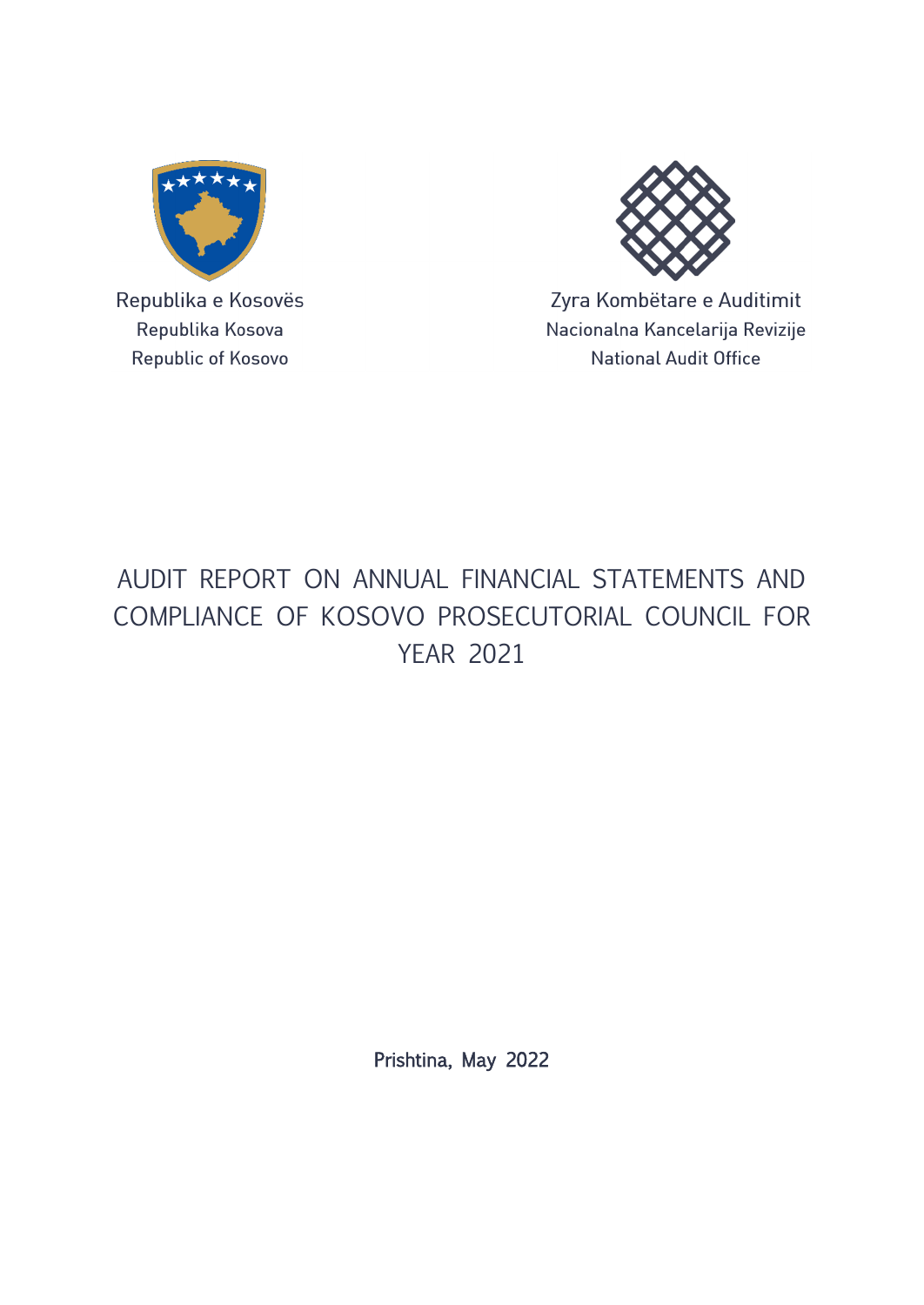# TABLE OF CONTENT

| Annex II: Explanation regarding different types of opinion applied by NAO and |  |
|-------------------------------------------------------------------------------|--|

\*This report is a translation from the original Albanian version. In case of any discrepancy, the Albanian version shall prevail.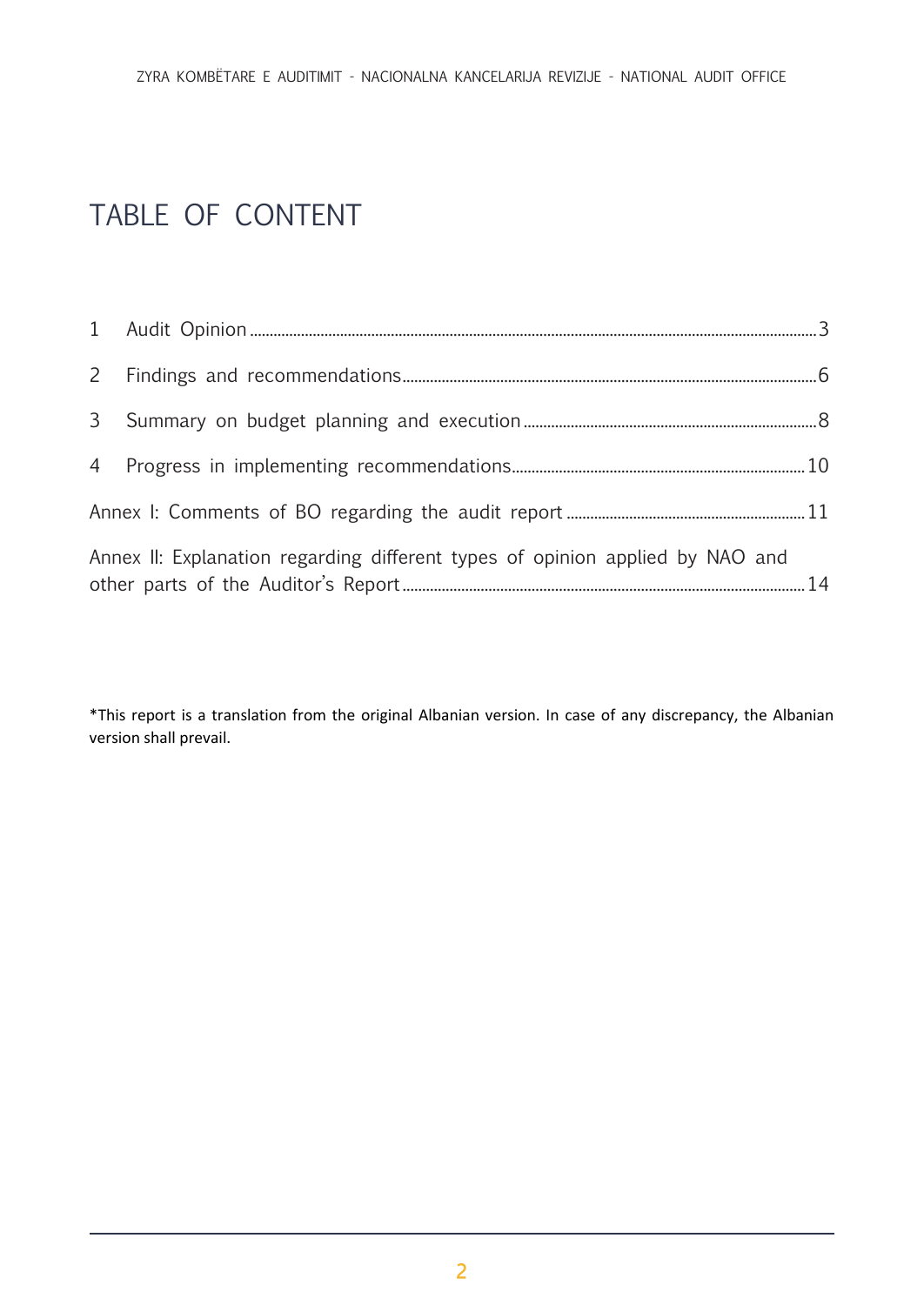# <span id="page-2-0"></span>1 Audit Opinion

We have completed the audit of the financial statements of Kosovo Prosecutorial Council for the year ended on 31 December 2021 in accordance with the Law on the National Audit Office of the Republic of Kosovo and International Standards of Supreme Audit Institutions (ISSAIs). The audit was mainly conducted to enable us to express an opinion the financial statements and conclusion on compliance with authorities<sup>1</sup>.

### 1. Unmodified opinion on annual financial statements

We have audited the annual financial statements of Kosovo Prosecutorial Council (KPC), which comprise the statement of cash receipts and payments; budget execution report; and explanatory notes to financial statements, including a summary of significant accounting policies and other reports<sup>2</sup>, for the year ended as at 31 December 2021.

In our opinion, the annual financial statements of Kosovo Prosecutorial Council, give a true and fair view in all material respects, in accordance with International Public Sector Accounting Standards under cash-based accounting.

#### Basis for the opinion

We conducted our audit in accordance with International Standards of Supreme Audit Institutions (ISSAIs). Our responsibilities under those standards are further described in the Auditor's Responsibilities for the Audit of the Financial Statements section of our report. NAO is independent from the auditee, in accordance with INTOSAI-P-10, ISSAI 130, NAO Code of Ethics, and other requirements relevant to our audit of the budget organisations' AFS. We believe that the audit evidence we have obtained is sufficient and appropriate to provide a basis for our opinion.

#### Conclusion on compliance

We have also audited whether the processes and underlying transactions are in compliance with the established audit criteria arising from the legislation applicable for the auditee as regards making use of financial resources.

In our conclusion, transactions carried out in the process of execution of KPC's budget have been, in all material respects, in compliance with the established audit criteria arising from the legislation applicable for the auditee related to the use of financial resources.

<sup>&</sup>lt;sup>1</sup> Compliance with authorities – compliance with all the public sector laws, rules, regulations, and relevant standards and good practices

<sup>&</sup>lt;sup>2</sup> Other reports are required under Article 8 of Regulation no.01/2017 on Annual Financial Report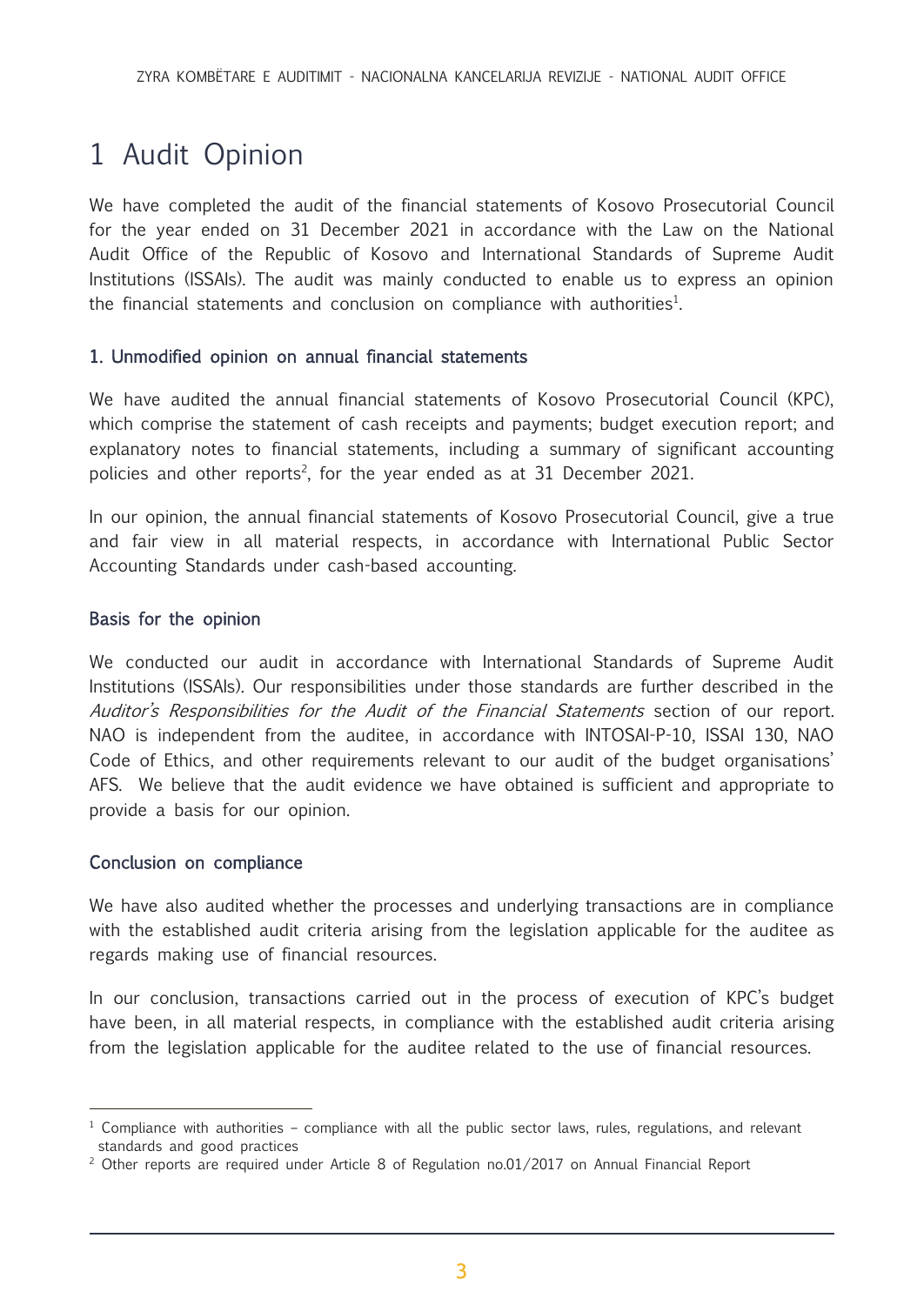#### Basis for the conclusion

We conducted our audit in accordance with International Standards of Supreme Audit Institutions (ISSAIs). Our responsibilities under those standards are further described in the Auditor's Responsibilities for the Audit of the Financial Statements section of our report. NAO is independent from the auditee in accordance with INTOSAI-P-10, ISSAI 130, NAO Code of Ethics, and other requirements relevant to our audit of the budget organisations' AFS. We believe that the audit evidence we have obtained is sufficient and appropriate to provide a basis for our conclusion.

## Responsibilities of Management and Those Charged with Governance for the Annual Financial **Statements**

Director of Secretariat is responsible for the preparation and fair presentation of financial statements in accordance with the International Public Sector Accounting Standards – Financial reporting under the cash basis of accounting. In addition, the Director of Secretariat is responsible for establishing internal controls which he determines are necessary to enable the preparation of financial statements that are free from material misstatements, whether due to fraud or error. This includes the fulfilment of requirements of the Law no.03/L-048 on Public Finance Management and Accountability and Regulation no.01/2017 on Annual Financial Reporting of Budget Organisations.

The Chairman is responsible to ensure the oversight of the Kosovo Prosecutorial Council's financial reporting process.

### [Name of Entity] Management's Responsibility for Compliance

Kosovo Prosecutorial Council's management is also responsible for the use of Kosovo Prosecutorial Council's financial resources in compliance with the Law on Public Financial Management and Accountability, and all other applicable rules and regulations.<sup>3</sup>

### Auditor General's Responsibility for the audit of AFS

Our objectives are to obtain reasonable assurance about whether the financial statements as a whole are free from material misstatement, whether due to fraud or error, and to issue an auditor's report that includes our opinion. Reasonable assurance is a high level of assurance, but is not a guarantee that an audit conducted in accordance with ISSAIs will always detect a material misstatement when it exists. Misstatements can arise from fraud or error and are considered material if, individually or in the aggregate, they could reasonably be expected to influence the economic decisions of users taken on the basis of these financial statements.

<sup>&</sup>lt;sup>3</sup> Collectively referred to as compliance with authorities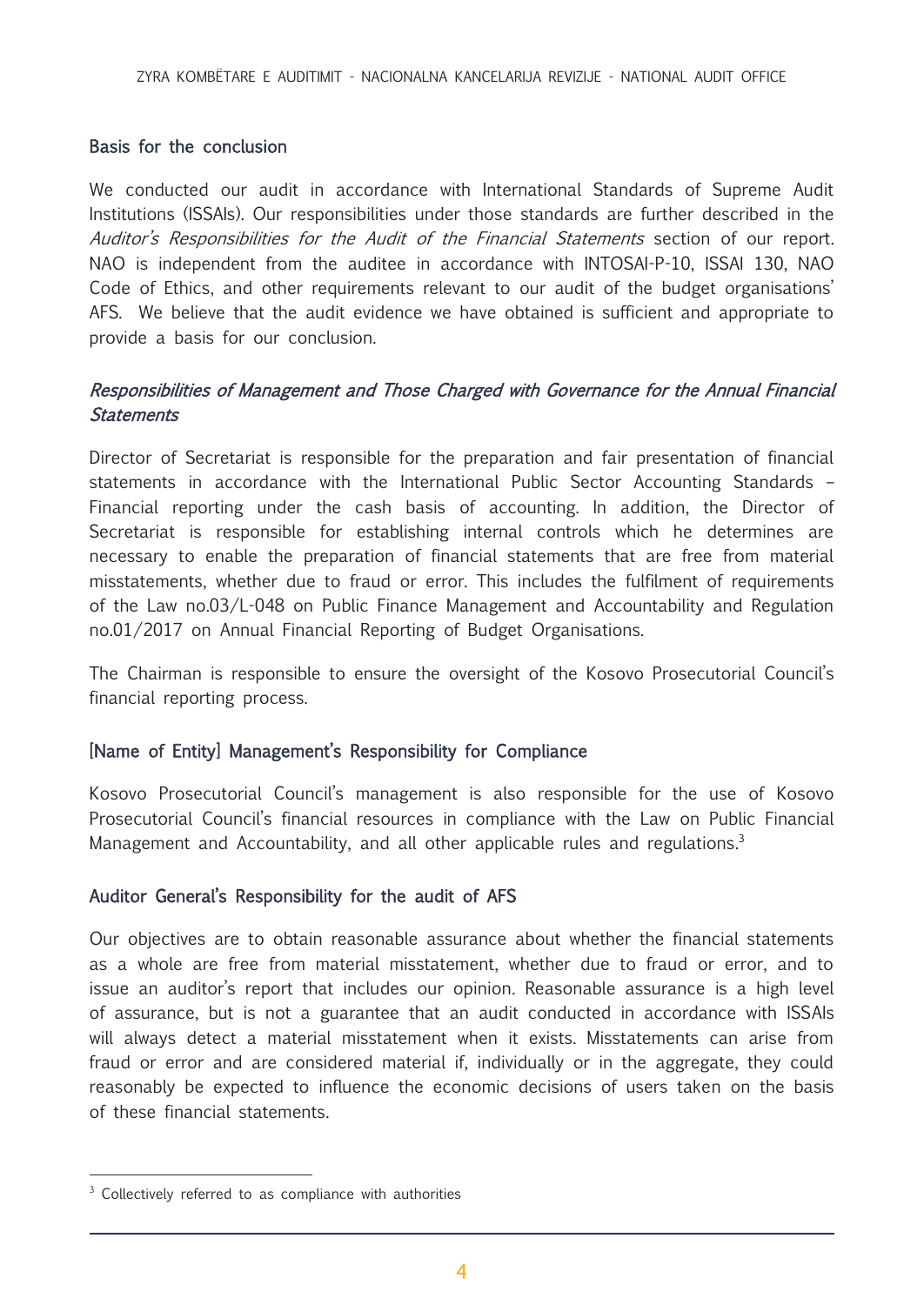Our objective is also to express an audit opinion on compliance of respective Kosovo Prosecutorial Council's authorities with the applicable policies, rules and regulations as regards making use of financial resources of the audited organisation.

As part of an audit in accordance with the Law on NAO and ISSAIs, we exercise professional judgment and maintain professional scepticism throughout the audit. We also:

- Identify and assess the risks of material misstatement of the financial statements, whether due to fraud or error, design and perform audit procedures responsive to those risks, and obtain audit evidence that is sufficient and appropriate to provide a basis for our opinion. The risk of not detecting a material misstatement resulting from fraud is higher than for one resulting from error, as fraud may involve collusion, forgery, intentional omissions, misrepresentations, or the override of internal control.
- Identify and assess the risks of non-compliance with authorities, whether due to fraud or error, design and perform audit procedures responsive to those risks, and obtain audit evidence that is sufficient and appropriate to provide a basis for our opinion on compliance with authorities. The risk of not detecting an incidence of non-compliance with authorities resulting from fraud is higher than for one resulting from error, as fraud may involve collusion, forgery, intentional omissions, misrepresentations, or the override of internal control.
- Obtain an understanding of internal control relevant to the audit in order to design audit procedures that are appropriate in the circumstances, but not for the purpose of expressing an opinion on the effectiveness of the Kosovo Prosecutorial Council's internal control.
- Evaluate the appropriateness of accounting policies used and the reasonableness of accounting estimates and related disclosures made by management.
- Evaluate the overall presentation, structure and content of the financial statements, including the disclosures, and whether the financial statements represent the underlying transactions and events in a manner that achieves true and fair presentation.

We communicate with management and those charged with governance regarding, among other matters, the planned scope and timing of the audit and significant audit findings, including any significant deficiencies in internal control that we identify during our audit.

From the matters communicated with management, we determine those matters that were of most significance in the audit of the financial statements of the current period and are therefore the key audit matters. The audit report is published on the NAO's website, except for information classified as sensitive or other legal or administrative prohibitions in accordance with applicable legislation.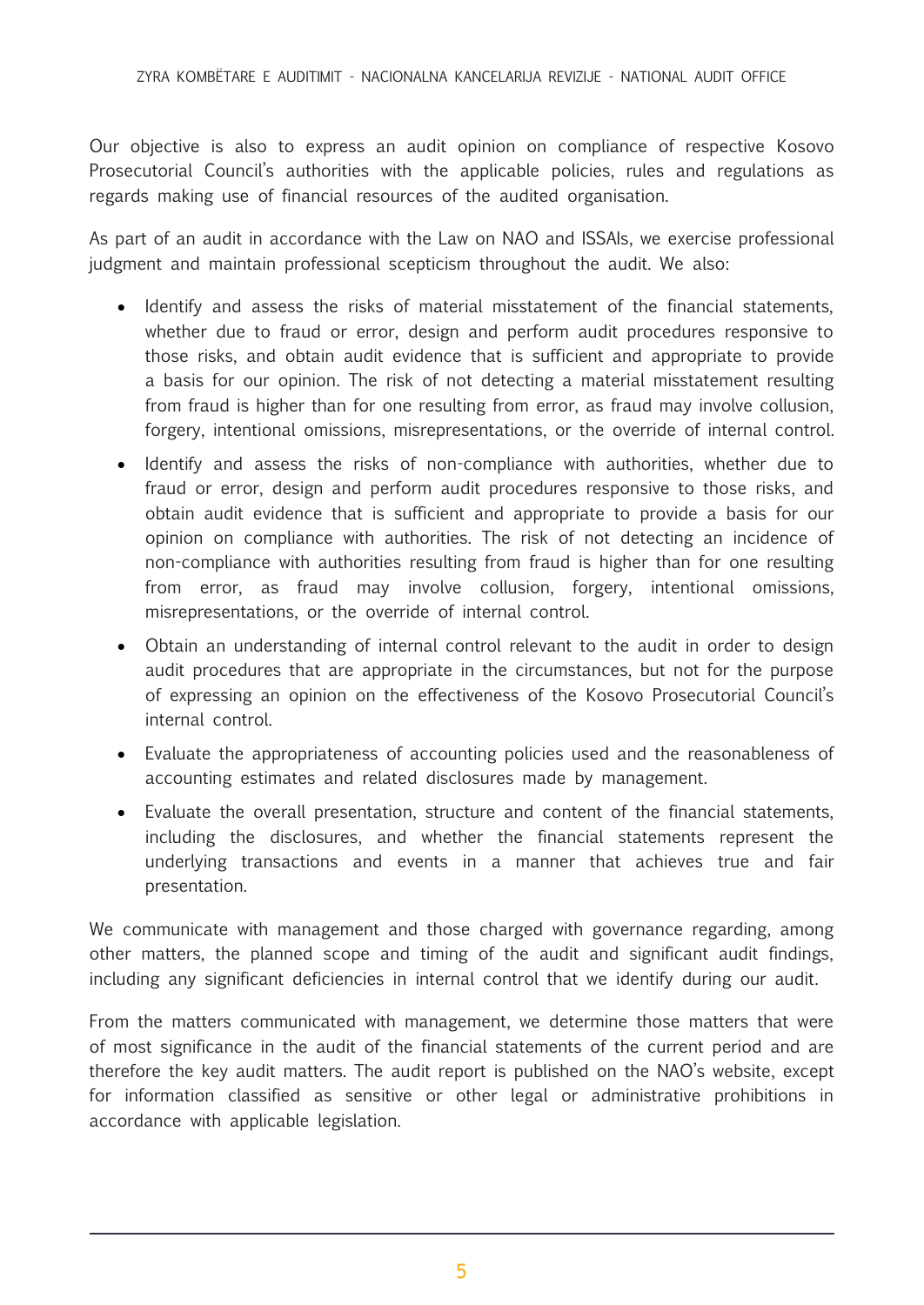# <span id="page-5-0"></span>2 Findings and recommendations

During the audit, we have identified one area of possible improvement, including internal control, which is presented for your consideration below in the form of finding and recommendation. This is intended to make necessary adjustment to internal controls relevant to financial reporting and compliance with authorities in regard to the management of public sector funds. We will follow up this recommendation during next year's audit.

This report has resulted in one new recommendation.

# 2.1 Other financial management and compliance issues

# 2.1.1 Capital investments

The final budget for Capital Investments was €615,906, of which €562,864 were spent in 2021. Those relate to investments on buildings, purchase of official vehicles, IT equipment etc. We tested six samples of €329,163 as part of substantive and compliance testing and five procurement procedures.

### Issue A1 – Misclassification of expenditures

# Finding  $\blacksquare$  According to MF Financial Rule no.01/2013 on Spending of Public Funds, expenditures should be classified under adequate codes, as defined in the Administrative Instruction (AI) 19/2009 on the Chart of Accounts.

In three cases, payments of  $£127,317$  were misclassified as they were paid from capital investments, but they actually belonged to the category of goods and services. Payments were mainly related to the purchase of information technology equipment with an individual price below  $£1,000$  (computer, monitor, lap-top etc.) and the same had been budgeted in the capital investments program.

This occurred because planning of these equipment was considered part of the project.

**Impact** Spending of the capital investment budget for goods and services results in untrue view of expenditures in the AFS. This leads to overstatement of the category of capital investments and understatement of the category of goods and services.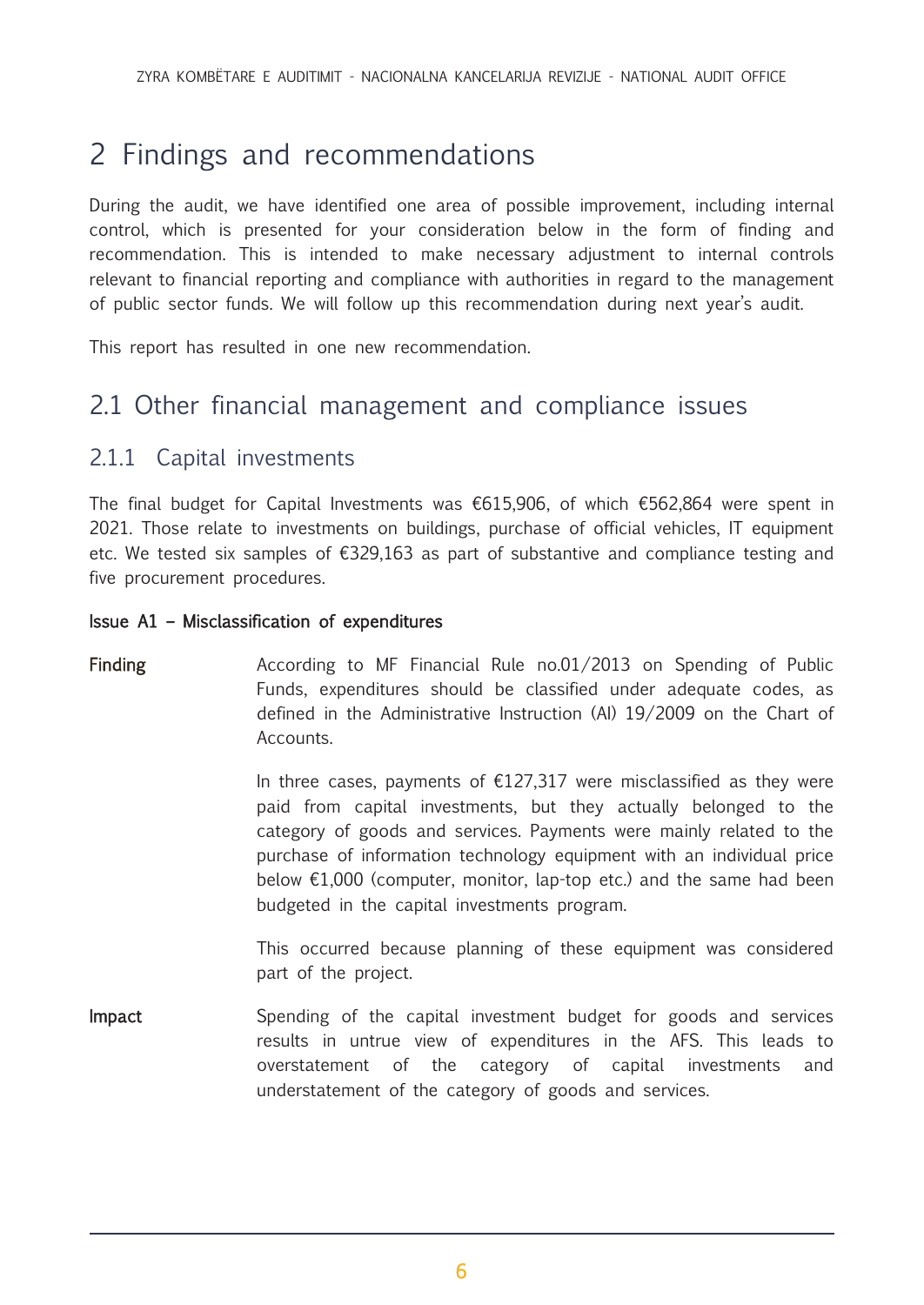Recommendation A1 The Chairman of KPC should ensure that all necessary actions are taken for having the expenditures planned in the adequate budget appropriations. Otherwise funds should be redesignated and payments should be made from the adequate category to allow for their fair presentation in the AFS and in line with the Chart of Accounts.

Entity management response (disagree)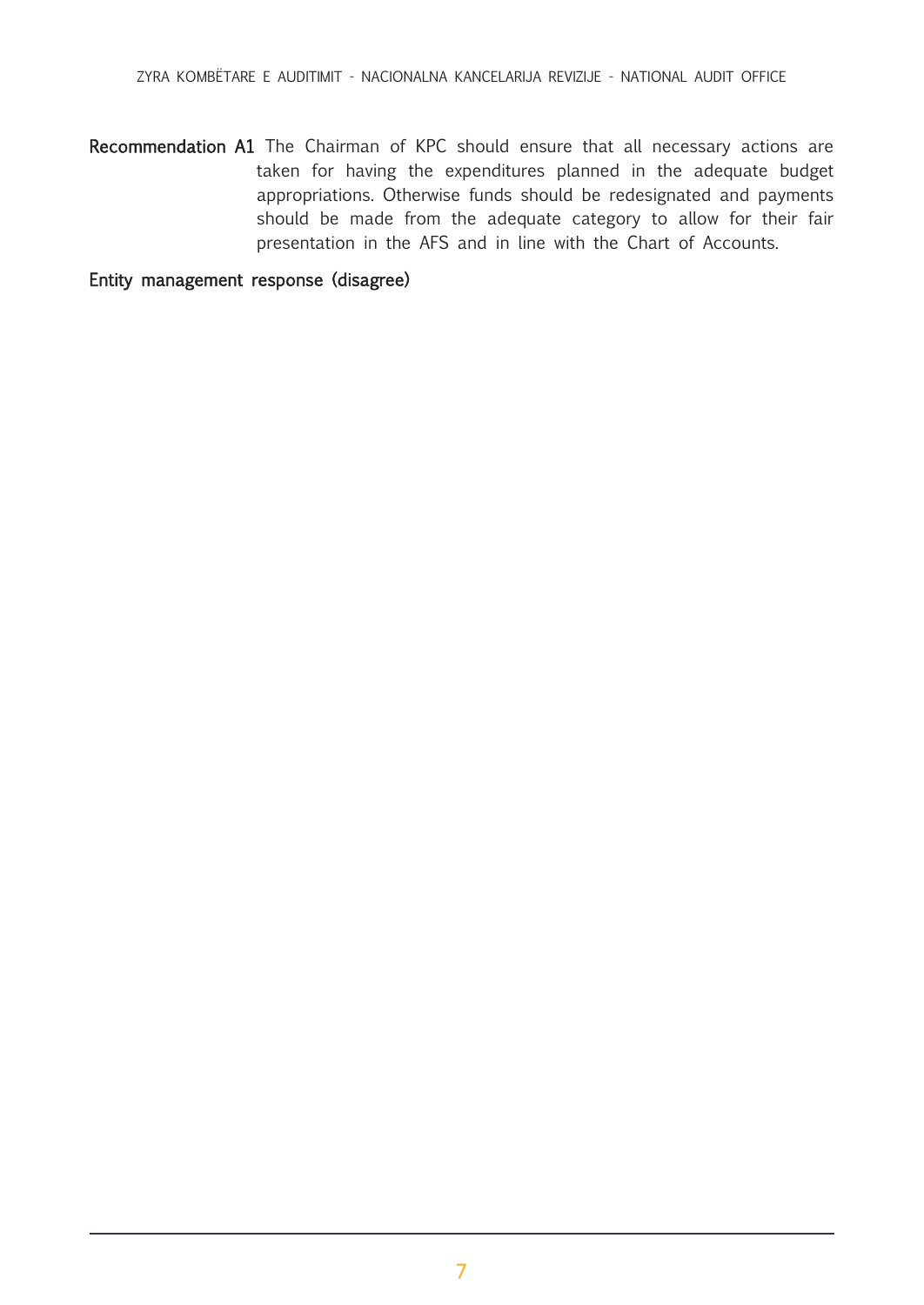# <span id="page-7-0"></span>3 Summary on budget planning and execution

This chapter gives a summarised information on the sources of budget funds, spending of funds and revenues collected, by economic categories. This is highlighted in the following tables:

| Description               | Initial<br><b>Budget</b> | Final<br>Budget <sup>4</sup> | 2020<br>Outturn | 2019<br>Outturn | 2018<br>Outturn |
|---------------------------|--------------------------|------------------------------|-----------------|-----------------|-----------------|
| Sources of Funds          | 14,441,528               | 13,536,245                   | 13,324,362      | 13,298,647      | 13,715,048      |
| Government Grant -Budget  | 14,441,528               | 13,536,237                   | 13,324,362      | 13,298,647      | 13,396,353      |
| Revenues from PAK         |                          |                              |                 |                 | 318,695         |
| <b>External Donations</b> |                          |                              |                 |                 |                 |

|  |  | Table 1. Expenditures by sources of budget funds (in $\epsilon$ ) |  |  |  |  |  |  |  |  |
|--|--|-------------------------------------------------------------------|--|--|--|--|--|--|--|--|
|--|--|-------------------------------------------------------------------|--|--|--|--|--|--|--|--|

The final budget was lower than the initial budget by  $\epsilon$ 905,283. This decrease or change in budget is a result of the budget review, by  $€43,725$ ; Government's decision on budget cuts and saving, by  $\epsilon$ 949,001; and the increase with  $\epsilon$ 7 from the remaining amount of external donation.

In 2021, the BO spent 98% of the final budget for 2021, or  $\epsilon$ 13,324,362, an improvement of 1% compared to 2020. Explanations for the current position are detailed below.

| Description                                 | Initial<br>Budget | Final<br><b>Budget</b> | 2020<br>Outturn | 2019<br>Outturn | 2018<br>Outturn |
|---------------------------------------------|-------------------|------------------------|-----------------|-----------------|-----------------|
| Spending of funds by<br>economic categories | 14,441,528        | 13,536,245             | 13,324,362      | 13,298,647      | 13,715,048      |
| Wages and Salaries                          | 10,772,146        | 10,592,055             | 10,592,055      | 10,622,010      | 10,410,291      |
| Goods and Services                          | 2,235,252         | 2,204,192              | 2,054,132       | 1,887,106       | 2,243,322       |
| <b>Utilities</b>                            | 199,630           | 124,092                | 115,310         | 124,082         | 131,386         |
| Capital Investments                         | 1,234,500         | 615,906                | 562,864         | 665,450         | 930,049         |

|  |  |  |  |  | Table 2 - Spending of funds by economic categories - (in $\epsilon$ ) |  |  |  |  |
|--|--|--|--|--|-----------------------------------------------------------------------|--|--|--|--|
|--|--|--|--|--|-----------------------------------------------------------------------|--|--|--|--|

Explanations for changes in budget categories are given below:

• The final budget for Wages and Salaries was decreased by €180,091 compared to the initial one. Initially the budget was increased  $£103,725$  following amendments to

<sup>4</sup> Final budget – the budget approved by the assembly which was subsequently adjusted for by the Ministry of Finance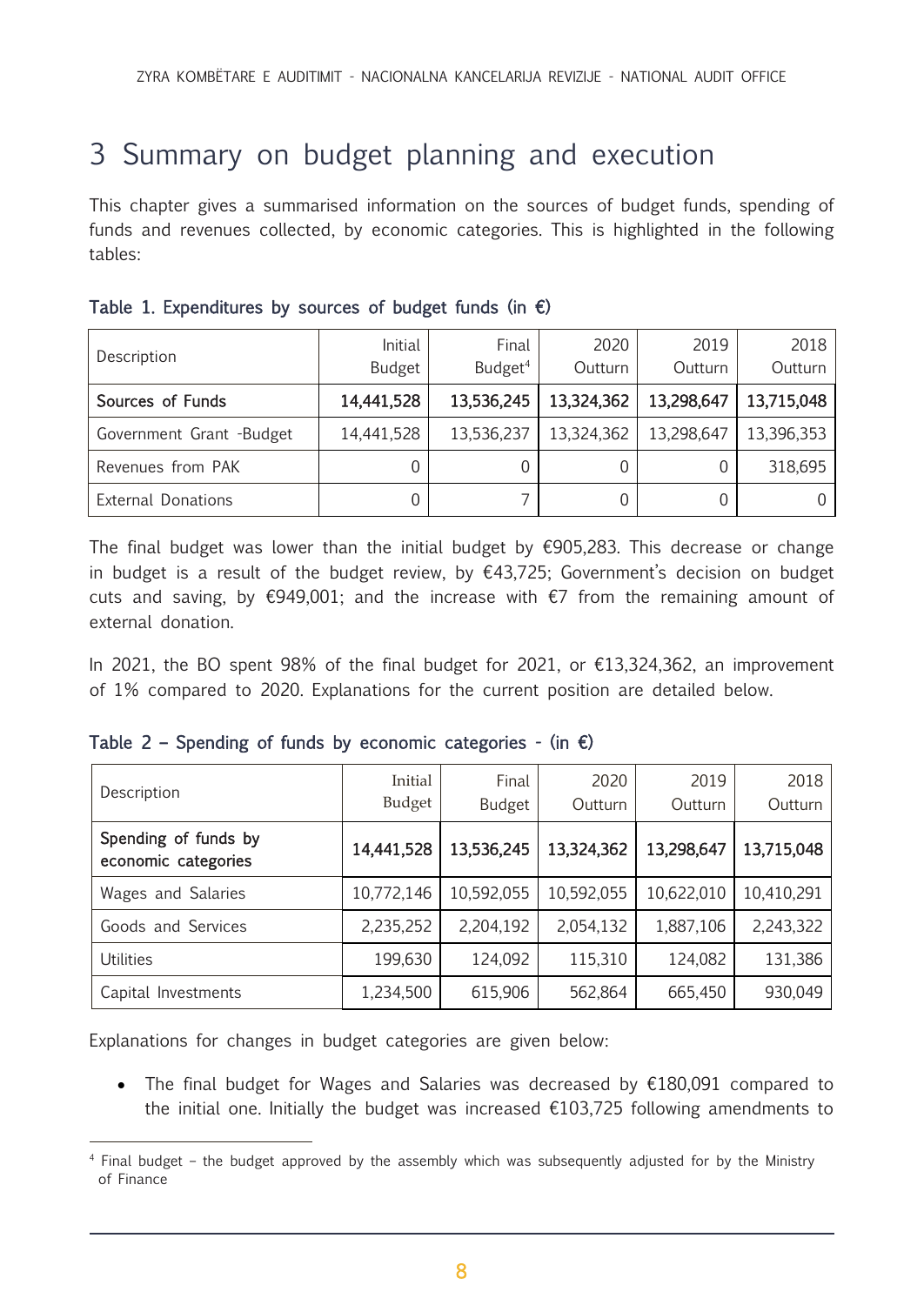the Law on Budget Appropriations, whilst upon Government's decision it was decreased by  $\epsilon$ 283,816. The final budget of this category was spent at 100%;

- The final budget for Goods and Services was decreased by €31,060 compared to the initial one. Changes occurred upon Government's decision for budget saving. The final budget of this category was spent at 93%.
- The final budget for Utilities was reduced by €75,538 compared to the initial one. Changes occurred upon Government's decision for budget saving. The final budget of this category was spent at 91%.; and
- The final budget for Capital Investments was decreased by €618,594 compared to the initial one. Initially the budget was decreased by  $€60,000$  following amendments to the Law on Budget Appropriations, whilst upon Government's decision it was decreased by €558,594. The final budget of this category was spent at 93%





Revenues collected from KPC during 2021 amounted to  $£16,245$ . They are collected for the fund to compensate damages to victims of criminal offences.

#### Table 3. Revenues (in  $\epsilon$ )

| Description       | <b>Initial</b><br>budget | Final<br><b>Budget</b> | 2020<br>Receipts | 2019<br>Receipts | 2018<br>Receipts |
|-------------------|--------------------------|------------------------|------------------|------------------|------------------|
| Total of revenues | 19,205                   | 38,666                 | 16,245           | 18,700           | 42,013           |
| Non-tax revenues  | 19,205                   | 38,666                 | 16,245           | 18,700           | 42,013           |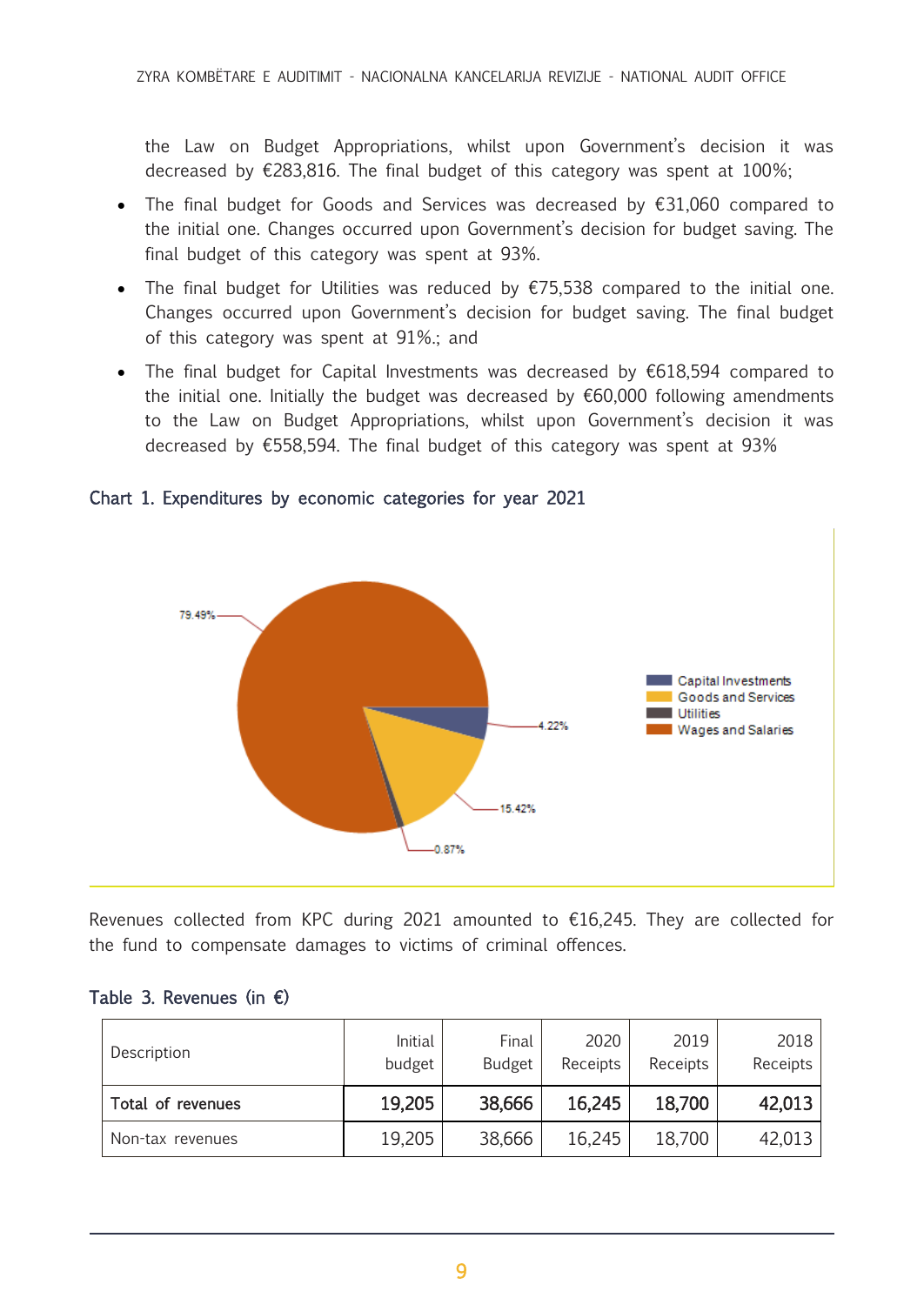# <span id="page-9-0"></span>4 Progress in implementing recommendations

Our audit report on 2020 AFS of KPC resulted in no recommendations.

Signatures:

| Vlora Spanca     | Auditor General           |  |  |  |  |
|------------------|---------------------------|--|--|--|--|
| Naser Arllati    | Assistant Auditor General |  |  |  |  |
| Blerina Krasniqi | Head of Audit             |  |  |  |  |
| Astrit Bllaca    | Team Leader               |  |  |  |  |
| Albana Kadriu    | Team member               |  |  |  |  |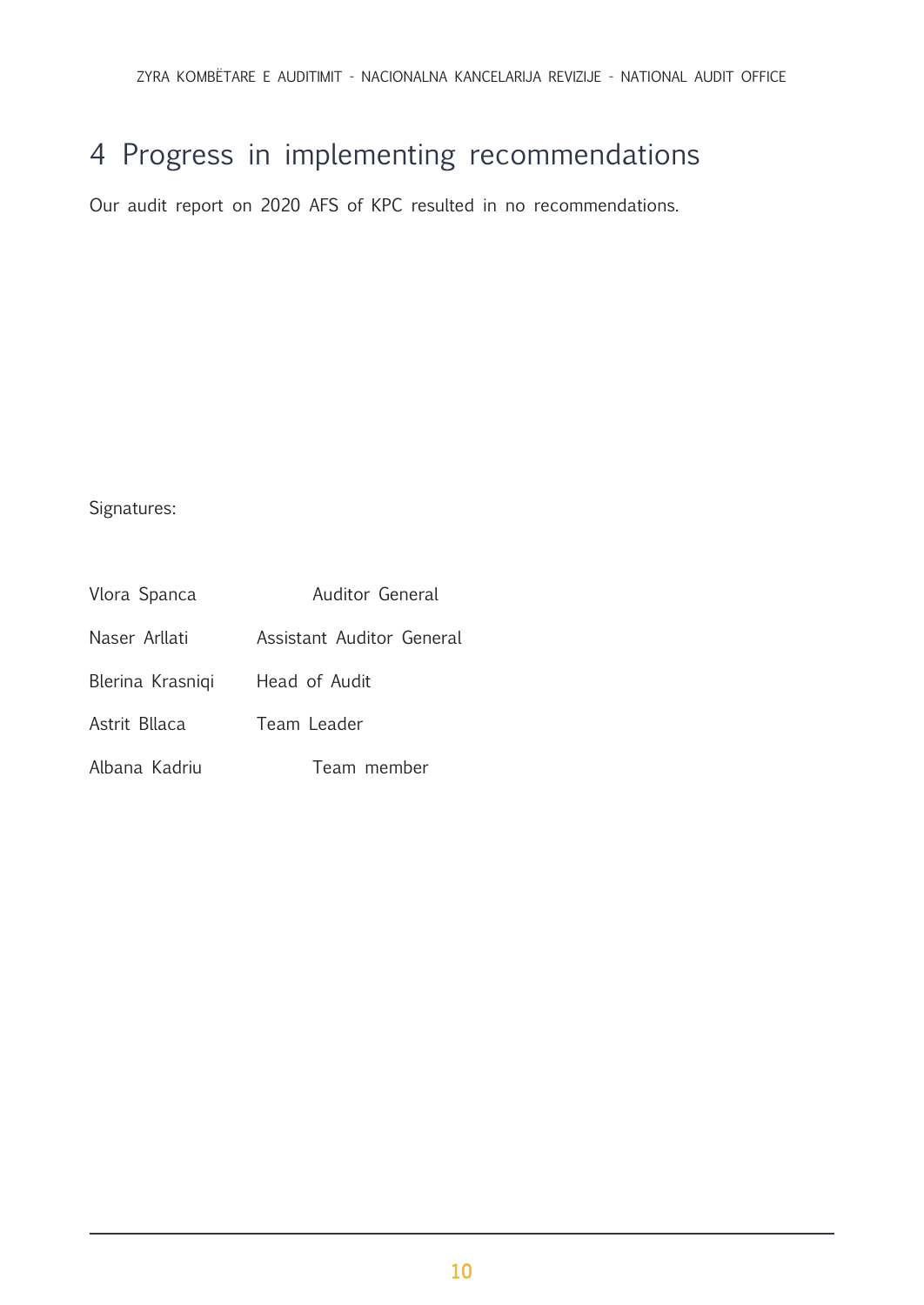# <span id="page-10-0"></span>Annex I: Comments of BO regarding the audit report

| <b>Issue</b>                                                                                                                                                                                                                                                                                                                                                                                                                                        | Comments from the BO                                                                                                                                                                                                                                                                                                                                                                                                                                                                                                                                                                                                                                                                                                                                                                                                                                                                                                                                                                                                                                                                                                                                    | <b>KNAO</b> view                                                                                                                                                                                                                                                                                                          |
|-----------------------------------------------------------------------------------------------------------------------------------------------------------------------------------------------------------------------------------------------------------------------------------------------------------------------------------------------------------------------------------------------------------------------------------------------------|---------------------------------------------------------------------------------------------------------------------------------------------------------------------------------------------------------------------------------------------------------------------------------------------------------------------------------------------------------------------------------------------------------------------------------------------------------------------------------------------------------------------------------------------------------------------------------------------------------------------------------------------------------------------------------------------------------------------------------------------------------------------------------------------------------------------------------------------------------------------------------------------------------------------------------------------------------------------------------------------------------------------------------------------------------------------------------------------------------------------------------------------------------|---------------------------------------------------------------------------------------------------------------------------------------------------------------------------------------------------------------------------------------------------------------------------------------------------------------------------|
| In three cases, payments<br>of €127,317 were<br>misclassified as they<br>were paid from capital<br>investments, but they<br>actually belonged to the<br>category of goods and<br>services. Payments were<br>mainly related to the<br>purchase of information<br>technology equipment<br>with an individual price<br>below $£1,000$ (computer,<br>monitor, lap-top etc.)<br>and the same had been<br>budgeted in the capital<br>investments program. | The capital project "IT<br>Hardware and Software<br>Equipment" is a capital project<br>that, as a whole, mainly<br>includes assets over $£1,000$<br>and assets under $£1,000$ .<br>The project in question is<br>classified as a capital project,<br>under the accounting<br>standards, and it meets the<br>criteria established in the Al<br>$no.04/2019$ , namely Article 5,<br>paragraphs 1 and 2, and<br>Article 6 paragraph 4. This Al<br>started to be applied on<br>planned capital projects as of<br>2020. In addition, the supplies<br>in question could have not<br>been recorded other than as<br>provided for in the<br>abovementioned Al. Regardless<br>that IT supplies included<br>equipment less than $£1,000,$<br>they were related to the<br>capital project as a whole.<br>Assets obtained through this<br>project have been recorded<br>according to the applicable<br>instructions: assets over<br>€1,000 have been recorded in<br>KFMIS and assets under<br>€1,000 have been recorded in<br>the e-assets system, which<br>actually gives a trues view of<br>the assets register including<br>the assets over and under<br>€1,000. | Al No. 04/2019 which<br>you are referring to,<br>Article 4, sets forth the<br>criteria for capital<br>projects. Based on these<br>criteria, the payments<br>identified in the audit<br>finding do not meet the<br>relevant criteria,<br>therefore they are<br>misclassified as such.<br>The finding remains<br>unchanged. |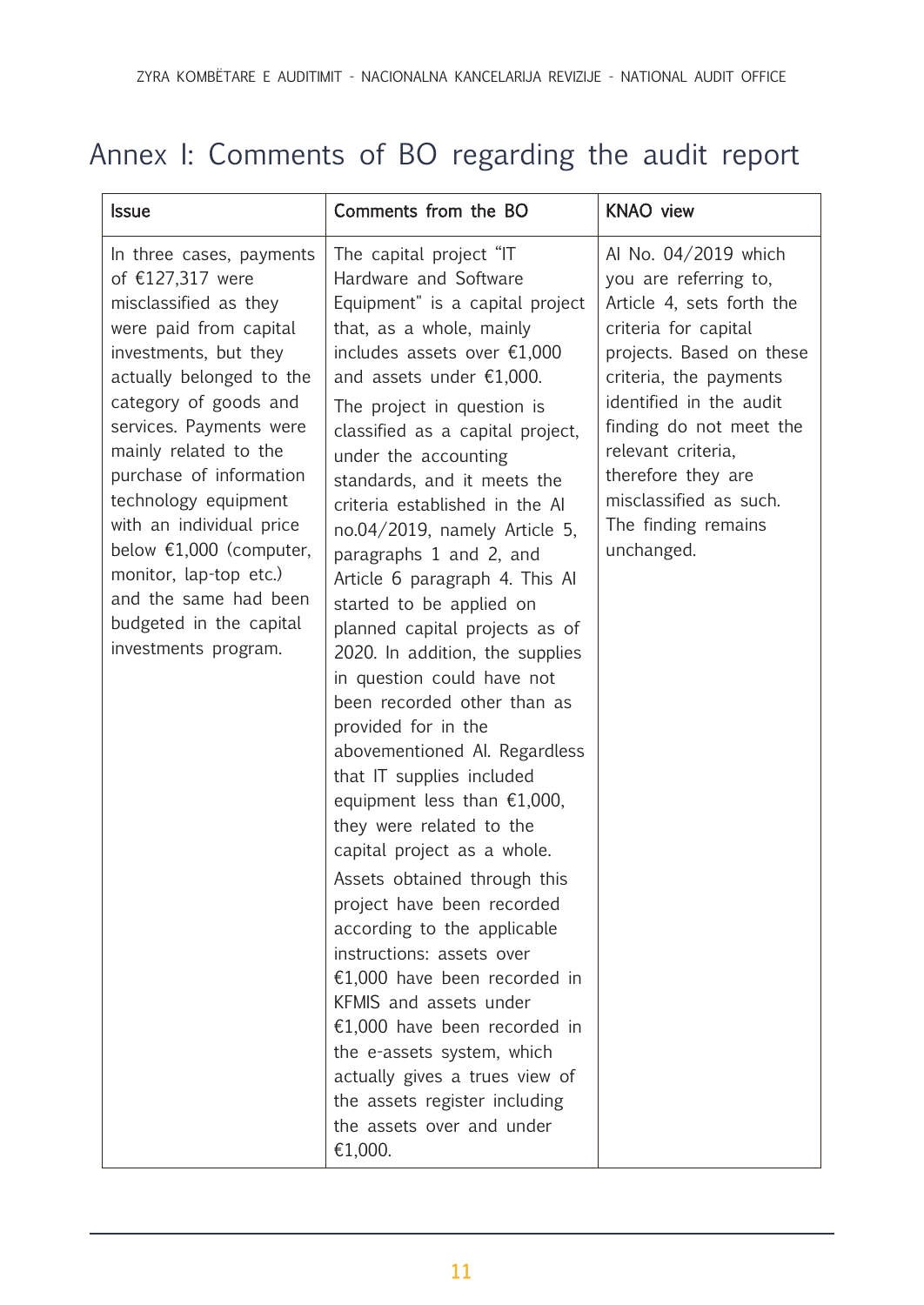| This is a project going on<br>from 2019. In general, the<br>project should now be<br>considered and assessed as a<br>whole project.<br>The same project has been<br>examined as an audit sample<br>and no remarks have been<br>given thereon. There has also<br>been a similar project in 2018<br>which has also been subject |  |
|-------------------------------------------------------------------------------------------------------------------------------------------------------------------------------------------------------------------------------------------------------------------------------------------------------------------------------|--|
| to auditing.                                                                                                                                                                                                                                                                                                                  |  |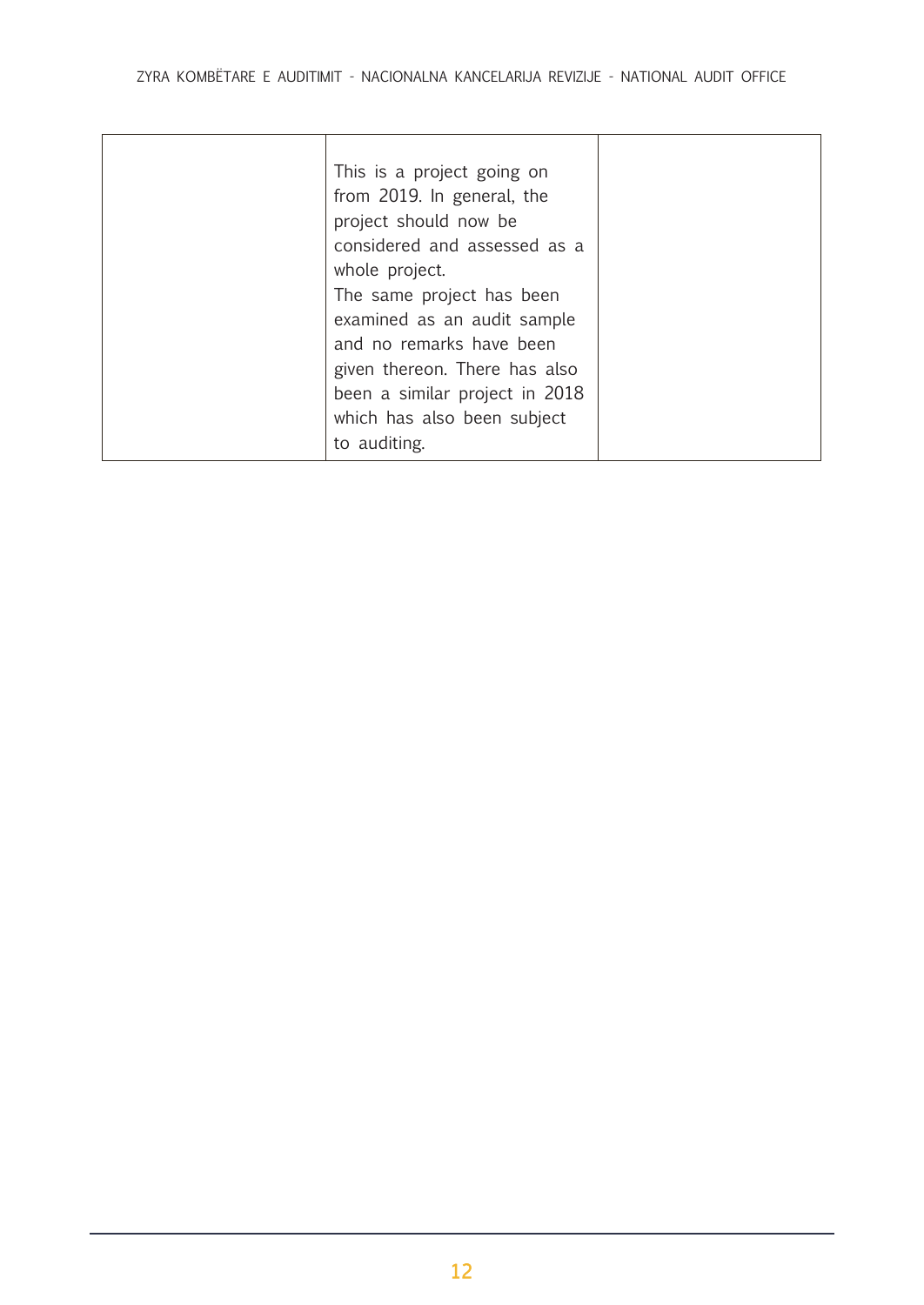

#### Republika e Kosovës Republika Kosova - Republic Of Kosovo Këshilli Prokurorial i Kosovës -Tužilački Savet Kosova - Kosovo Prosecutorial Council

## LETËR E KONFIRMIMIT

### Për mos pajtueshmërinë me gjetjet e Auditorit të Përgjithshëm për vitin 2021

Për: Zyrën e Kombëtare të Auditimit

Të nderuar,

Përmes kësaj shkrese, konfirmoj se:

kam pranuar draft raportin e Zyrës Kombëtare të Auditimit për auditimin e  $\bullet$ Pasqyrave Financiare të Këshillit Prokurorial të Kosovës, për vitin 2021 (në tekstin e mëtejmë "Raporti");

05

nuk pajtohem me gjetjen dhe rekomandimin dhe bashkangjitur me këtë letër konfirmim e gjeni edhe komentin në lidhje me të gjeturën dhe rekomandimin e pasqyruar në raportin e auditimit te vitit 2021.



E KOSOVĚS-REPUBLIKA KOSOVA-REPUBLIC OF KOSOVO RA KOMBETARE E AUDITIM ARLIA REVIZUE / NATION

 $400$ 

**AHATT OFFIC!** 

i faqeve<br>Stranica

3

Data: 10.05.2022, Prishtinë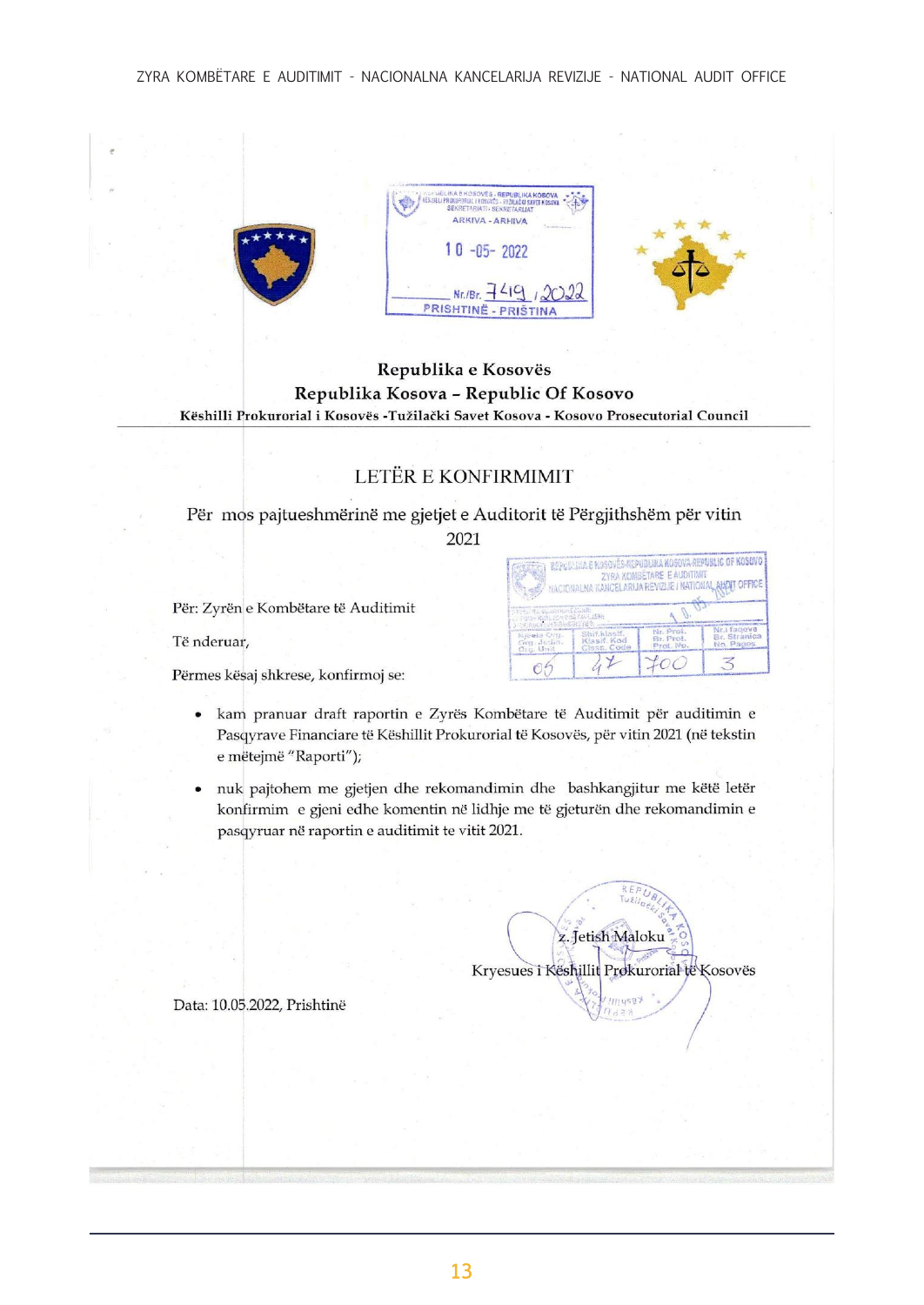# <span id="page-13-0"></span>Annex II: Explanation regarding different types of opinion applied by NAO and other parts of the Auditor's Report

Auditor's Report on the financial statements<sup>5</sup> should contain a clear expression of opinion referring to financial statement, based on conclusions drawn from the evidence obtained during the audit. Where the audit is conducted to assess also conformance with legislation and other regulations the auditors have an additional responsibility to report on compliance with authorities<sup>6</sup>. Such opinion should be separated from the opinion whether financial statements are true and fair, i.e. the opinion may be modified with respect to compliance issue(s) but still be unmodified in reference to credibility of the financial statements (or vice versa).

For the purpose of concluding whether an opinion on the financial statements is modified or unmodified an auditor should assure himself/herself whether audit results include or not (a) detected material or pervasive misstatement(s) or potential one(s) presumed in the event of a limitation of scope.

A misstatement is a difference between the reported amount, classification, presentation, or disclosure of a financial statement item and the amount, classification, presentation, or disclosure that is required for the item to be in accordance with the applicable financial reporting framework. Misstatements can arise from error or fraud.

### (extract from ISSAI 200)

### Forms of opinion t

### Unmodified opinion

It is formulated when no misstatements or non-compliance were detected or misstatements and/or non-compliance were detected, a single one or aggregate, that do(es) not equal or exceed the level of materiality for the financial statements as a whole or (a) misstatement(s) and/or non-compliance detected within a certain class of transactions do(es) not equal or exceed the level of lower materiality established for this class of transactions. It is also formulated if there is no limitation of scope or a limitation of scope may not lead to omission of (a) material misstatement(s) and/or non-compliance).

<sup>&</sup>lt;sup>5</sup> Financial statements in the public sector include also the statement(s) of budget execution

 $6$  Compliance with authorities: compliance with laws, rules, regulations, standards, or good practices.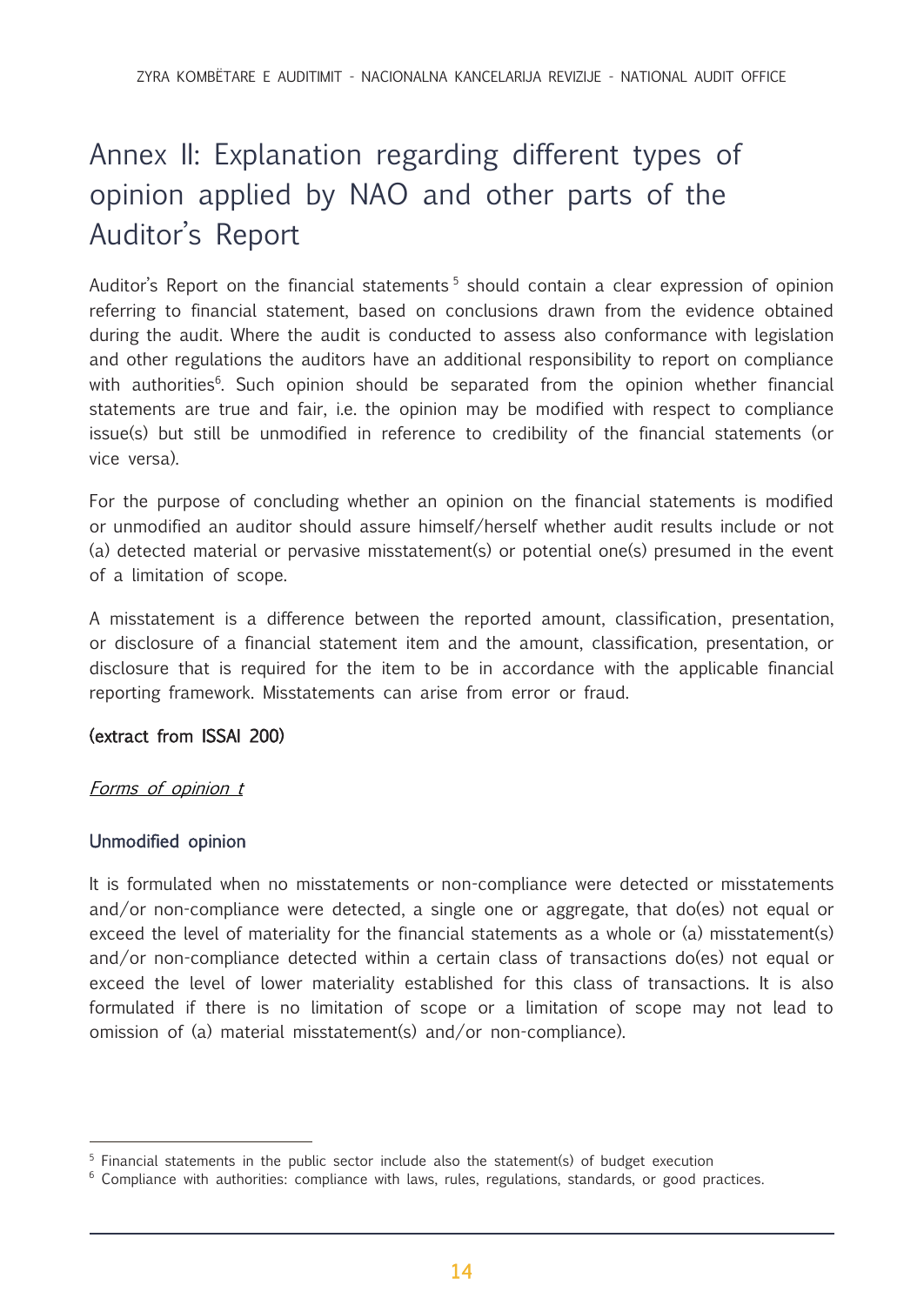Limitation of scope occurs when an auditor is unable to obtain sufficient appropriate audit evidence to conclude that the financial statements as a whole are free from material misstatement.

The auditor should express an unmodified opinion if it is concluded that the financial statements are prepared, in all material respects, in accordance with the applicable financial framework.

#### Modifications to the opinion in the auditor's report

The auditor should modify the opinion in the auditor's report if it is concluded that, based on the audit evidence obtained, the financial statements as a whole are not free from material misstatement and/or non-compliance, or is unable to obtain sufficient appropriate audit evidence to conclude that the financial statements as a whole are free from material misstatement and/or non-compliance, the auditor should modify the opinion in the auditor's report. A modified opinion may be:

- Modified (qualified)
- Adverse, or
- **Disclaimer**

### Qualified opinion

It is formulated when misstatement and/or non-compliance were detected, a single one or aggregate, that equals or exceeds the level of materiality for the financial statements as a whole or (a) misstatement(s) and/or non-compliance detected within a certain class of transactions equals or exceeds the level of lower materiality established for this class of transactions. It is also formulated if there is a limitation of scope that may not lead to omission of (a) material misstatement(s).

#### Adverse opinion

It is formulated when misstatement and/or non-compliance were detected, a single one or aggregate, that pervasively exceeds the level of materiality for the financial statements as a whole or (a) misstatement(s) and/or non-compliance detected within a certain class of transactions pervasively exceeds the level of lower materiality established for this class of transactions.

"Pervasive is a term used, in the context of misstatements and/or non-compliance, to describe the effects of misstatements and/or non-compliance on the financial statements or the possible effects on the financial statements of misstatements and/or non-compliance, if any, that are undetected due to an inability to obtain sufficient appropriate audit evidence. Pervasive effects on the financial statements are those that, in the auditor's judgment:

a) Are not confined to specific elements, accounts or items of the financial statements